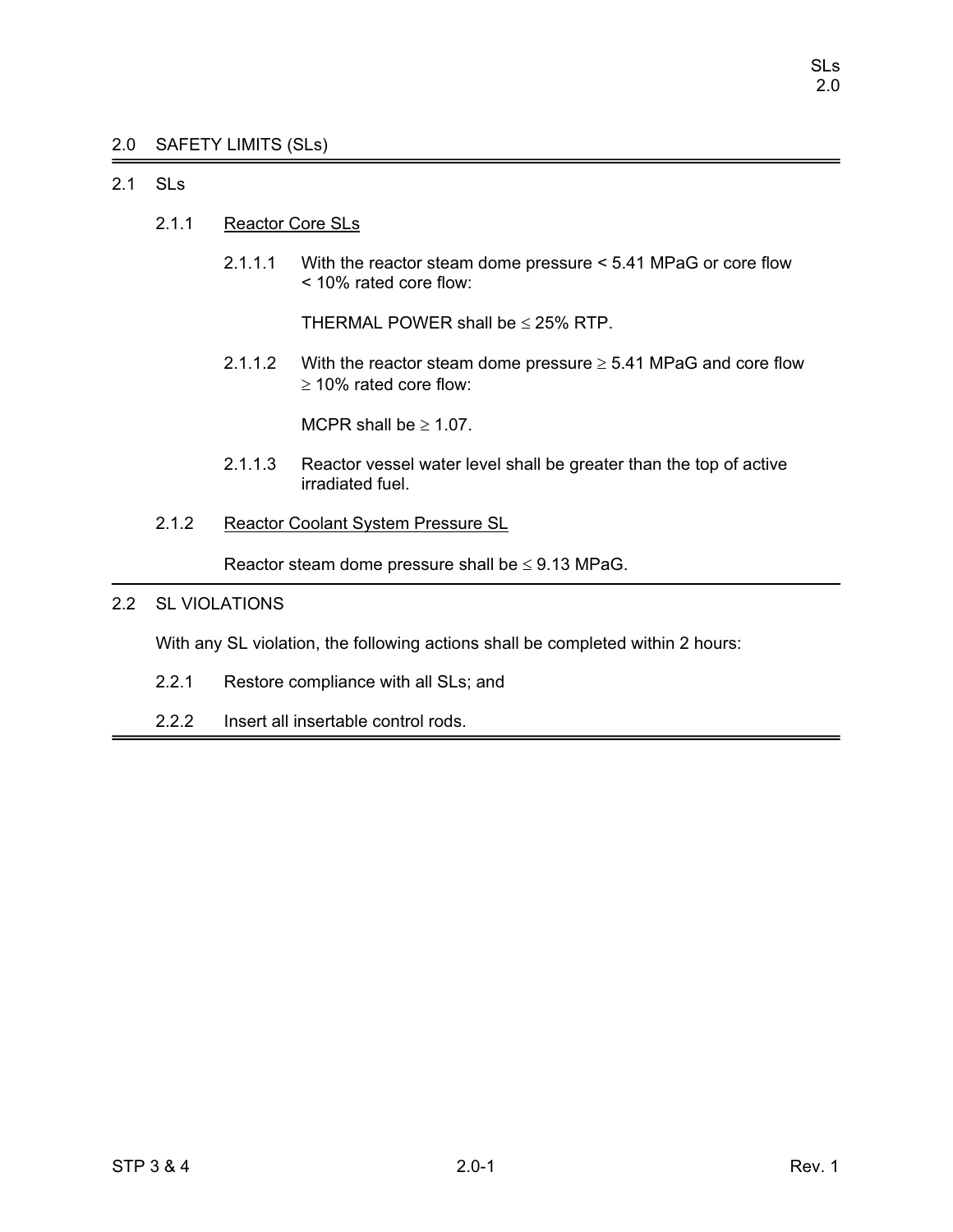### B 2.0 SAFETY LIMITS (SLs)

#### B 2.1.1 Reactor Core SLs

#### **BASES**

BACKGROUND GDC 10 (Ref. 1) requires, and SLs ensure, that specified acceptable fuel design limits are not exceeded during steady state operation, normal operational transients, and anticipated operational occurrences (AOOs).

> The fuel cladding integrity SL is set such that no significant fuel damage is calculated to occur if the limit is not violated. Because fuel damage is not directly observable, a stepback approach is used to establish an SL, such that the MCPR is not less than the limit specified in Specification 2.1.1.2. MCPR greater than the specified limit represents a conservative margin relative to the conditions required to maintain fuel cladding integrity.

The fuel cladding is one of the physical barriers that separate the radioactive materials from the environs. The integrity of this cladding barrier is related to its relative freedom from perforations or cracking. Although some corrosion or use related cracking may occur during the life of the cladding, fission product migration from this source is incrementally cumulative and continuously measurable. Fuel cladding perforations, however, can result from thermal stresses, which occur from reactor operation significantly above design conditions.

While fission product migration from cladding perforation is just as measurable as that from use related cracking, the thermally caused cladding perforations signal a threshold beyond which still greater thermal stresses may cause gross, rather than incremental, cladding deterioration. Therefore, the fuel cladding SL is defined with a margin to the conditions that would produce onset of transition boiling (i.e., MCPR = 1.00). These conditions represent a significant departure from the condition intended by design for planned operation. The MCPR fuel cladding integrity SL ensures that during normal operation and during AOOs, at least 99.9% of the fuel rods in the core do not experience transition boiling.

Operation above the boundary of the nucleate boiling regime could result in excessive cladding temperature because of the onset of transition boiling and the resultant sharp reduction in heat transfer coefficient. Inside the steam film, high cladding temperatures are reached, and a cladding water (zirconium water) reaction may take place. This chemical reaction results in oxidation of the fuel cladding to a structurally weaker form. This weaker form may lose its integrity, resulting in an uncontrolled release of activity to the reactor coolant.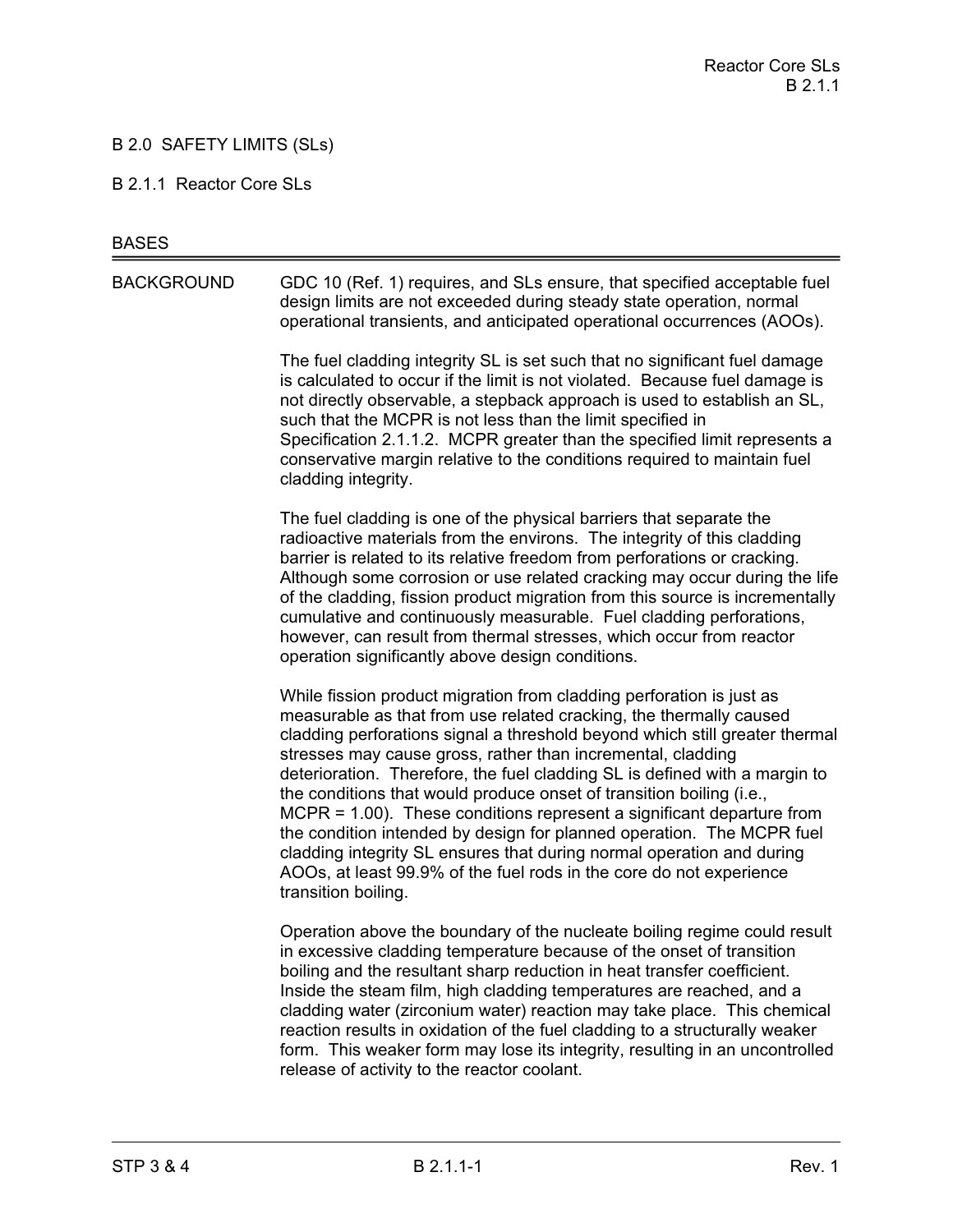APPLICABLE The fuel cladding must not sustain damage as a result of normal SAFETY operation and AOOs. The reactor core SLs are established to preclude ANALYSES violation of the fuel design criterion that an MCPR limit is to be established, such that at least 99.9% of the fuel rods in the core would not be expected to experience the onset of transition boiling.

> The Reactor Protection System setpoints (LCO 3.3.1.1, "SSLC Sensor Instrumentation"), in combination with all the LCOs, are designed to prevent any anticipated combination of transient conditions for Reactor Coolant System water level, pressure, and THERMAL POWER level that would result in reaching the MCPR limit.

### 2.1.1.1 Fuel Cladding Integrity (General Electric Company (GE) Fuel)

GE critical power correlations are applicable for all critical power calculations at pressures  $\geq 5.41$  MPaG or core flows  $\geq 10\%$  of rated flow. For operation at low pressures and low flows, another basis is used, as follows:

Since the pressure drop in the bypass region is essentially all elevation head, the core pressure drop at low power and flows will always be > 0.031 MPa. Analyses (Ref. 2) show that with a bundle flow of 12.7  $m<sup>3</sup>/h$ , bundle pressure drop is nearly independent of bundle power and has a value of 0.024 MPa. Thus, the bundle flow with a 0.031 MPa driving head will be > 12.7  $\text{m}^3$ /h. Full scale ATLAS test data taken at pressures from 0.098 MPaA to 5.5 MPaA indicate that the fuel assembly critical power at this flow is approximately 3.35 MWt. With the design peaking factors, this corresponds to a THERMAL POWER > 50% RTP. Thus, a THERMAL POWER limit of 25% RTP for reactor pressure < 5.41 MPaG is conservative.

# 2.1.1.2 MCPR (GE Fuel)

The fuel cladding integrity SL is set such that no significant fuel damage is calculated to occur if the limit is not violated. Since the parameters that result in fuel damage are not directly observable during reactor operation, the thermal and hydraulic conditions that result in the onset of transition boiling have been used to mark the beginning of the region in which fuel damage could occur. Although it is recognized that the onset of transition boiling would not result in damage to BWR fuel rods, the critical power at which boiling transition is calculated to occur has been adopted as a convenient limit. However, the uncertainties in monitoring the core operating state and in the procedures used to calculate the critical power result in an uncertainty in the value of the critical power. Therefore, the fuel cladding integrity SL is defined as the critical power ratio in the limiting fuel assembly for which more than 99.9% of the fuel rods in the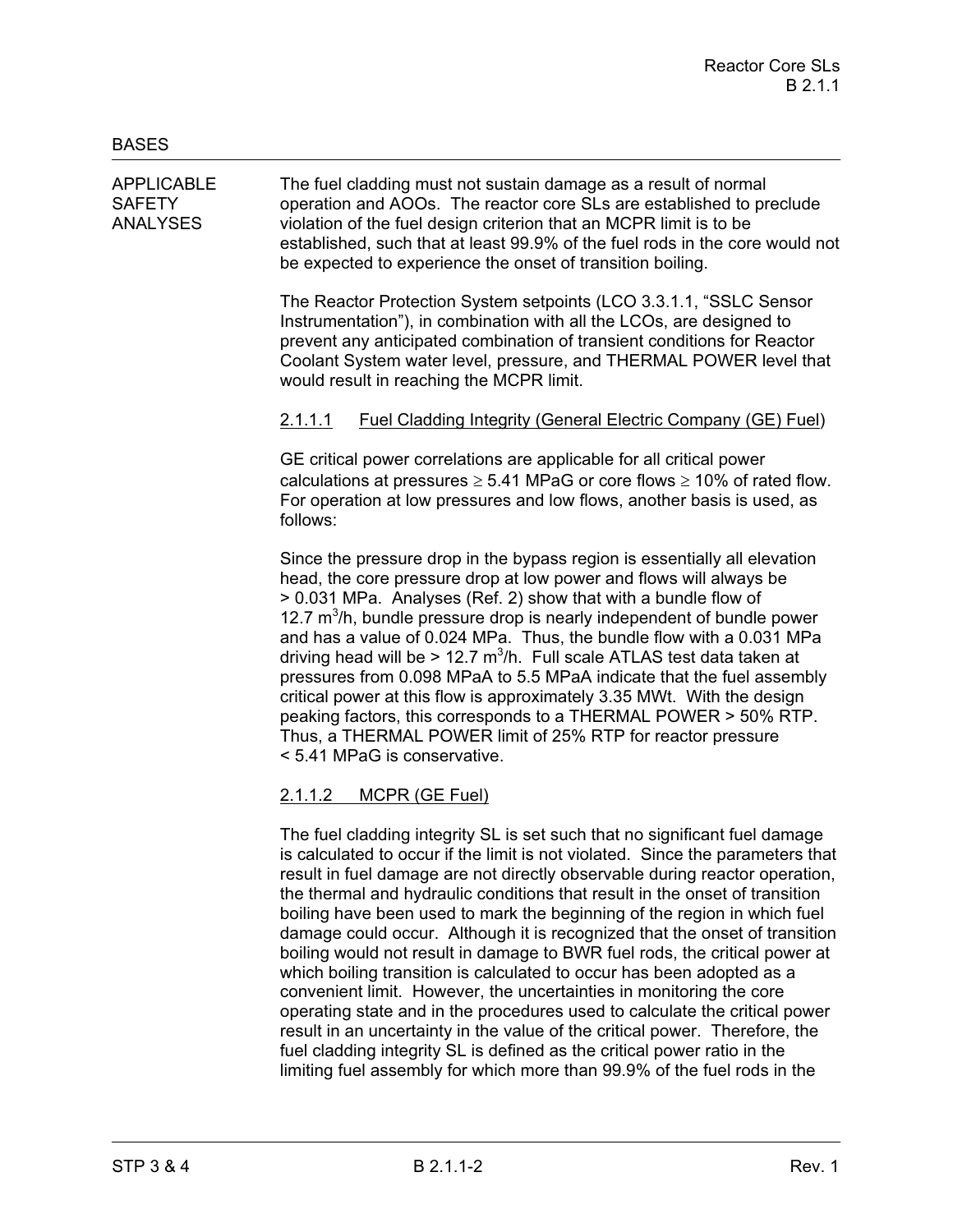### **BASES**

### APPLICABLE SAFETY ANALYSES (continued)

core are expected to avoid boiling transition, considering the power distribution within the core and all uncertainties.

The MCPR SL is determined using a statistical model that combines all the uncertainties in operating parameters and the procedures used to calculate critical power. The probability of the occurrence of boiling transition is determined using the approved General Electric Critical Power correlations. Details of the fuel cladding integrity SL calculation are given in Ref. 2. Ref. 2 also includes a tabulation of the uncertainties used in the determination of the MCPR SL and of the nominal values of the parameters used in the MCPR SL statistical analysis.

### 2.1.1.3 Reactor Vessel Water Level

During MODES 1 and 2, the reactor vessel water level is required to be above the top of the active fuel to provide core cooling capability. With fuel in the reactor vessel during periods when the reactor is shut down, consideration must be given to water level requirements due to the effect of decay heat. If the water level should drop below the top of the active irradiated fuel during this period, the ability to remove decay heat is reduced. This reduction in cooling capability could lead to elevated cladding temperatures and clad perforation in the event that the water level becomes < 2/3 of the core height. The reactor vessel water level SL has been established at the top of the active irradiated fuel to provide a point that can be monitored and to also provide adequate margin for effective action.

SAFETY LIMITS The reactor core SLs are established to protect the integrity of the fuel clad barrier to the release of radioactive materials to the environs. SL 2.1.1.1 and SL 2.1.1.2 ensure that the core operates within the fuel design criteria. SL 2.1.1.3 ensures that the reactor vessel water level is greater than the top of the active irradiated fuel, thus maintaining a coolable geometry.

APPLICABILITY SLs 2.1.1.1, 2.1.1.2, and 2.1.1.3 are applicable in all MODES.

SAFETY LIMIT Exceeding an SL may cause fuel damage and create a potential for VIOLATIONS radioactive releases in excess of 10 CFR 100, "Reactor Site Criteria," limits (Ref. 3). Therefore, it is required to insert all insertable control rods and restore compliance with the SL within 2 hours. The 2 hour Completion Time ensures that the operators take prompt remedial action and also ensures that the probability of an accident occurring during this period is minimal.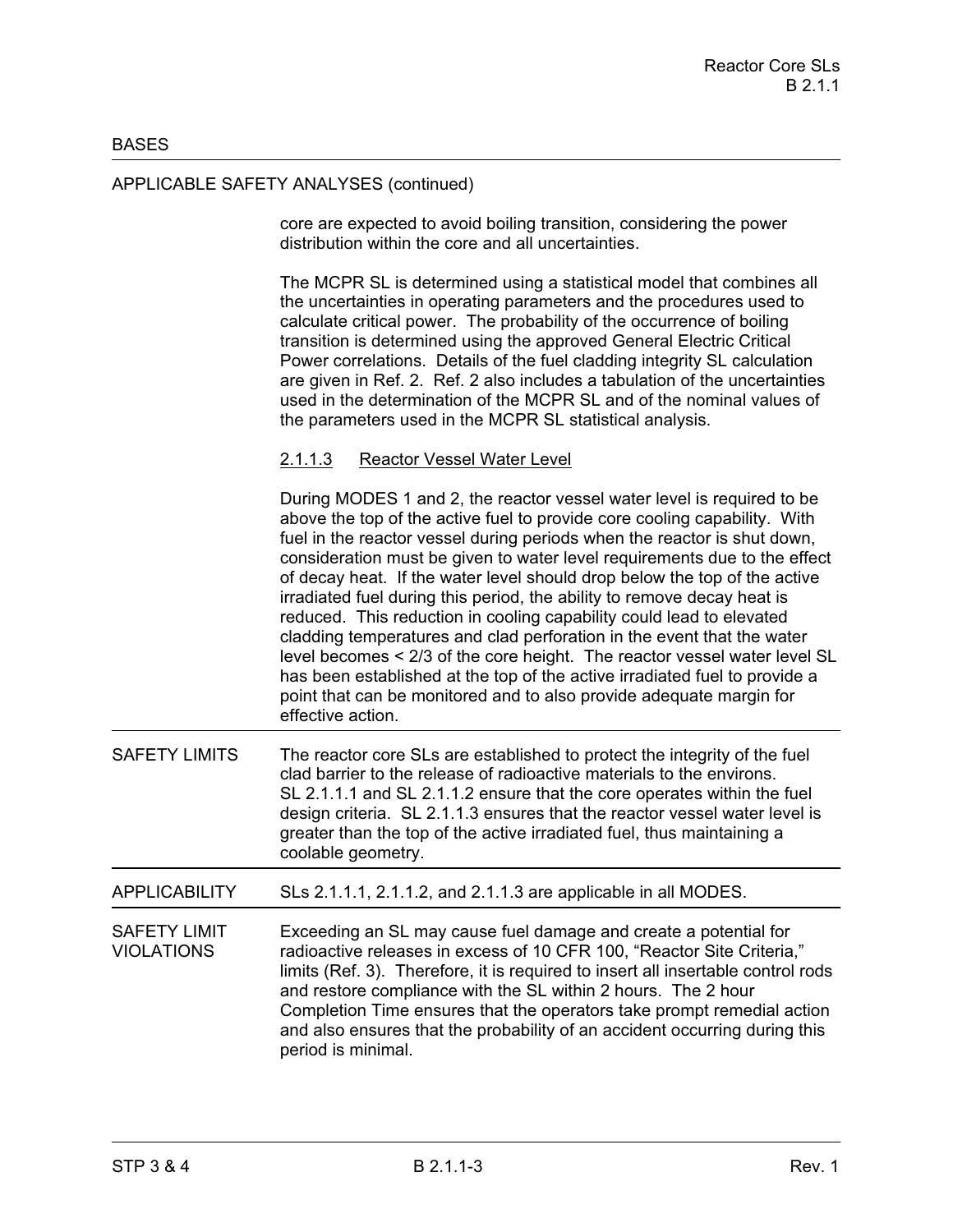- REFERENCES 1. 10 CFR 50, Appendix A, GDC 10.
	- 2. NEDE-24011-P-A, (latest approved revision).
	- 3. 10 CFR 100.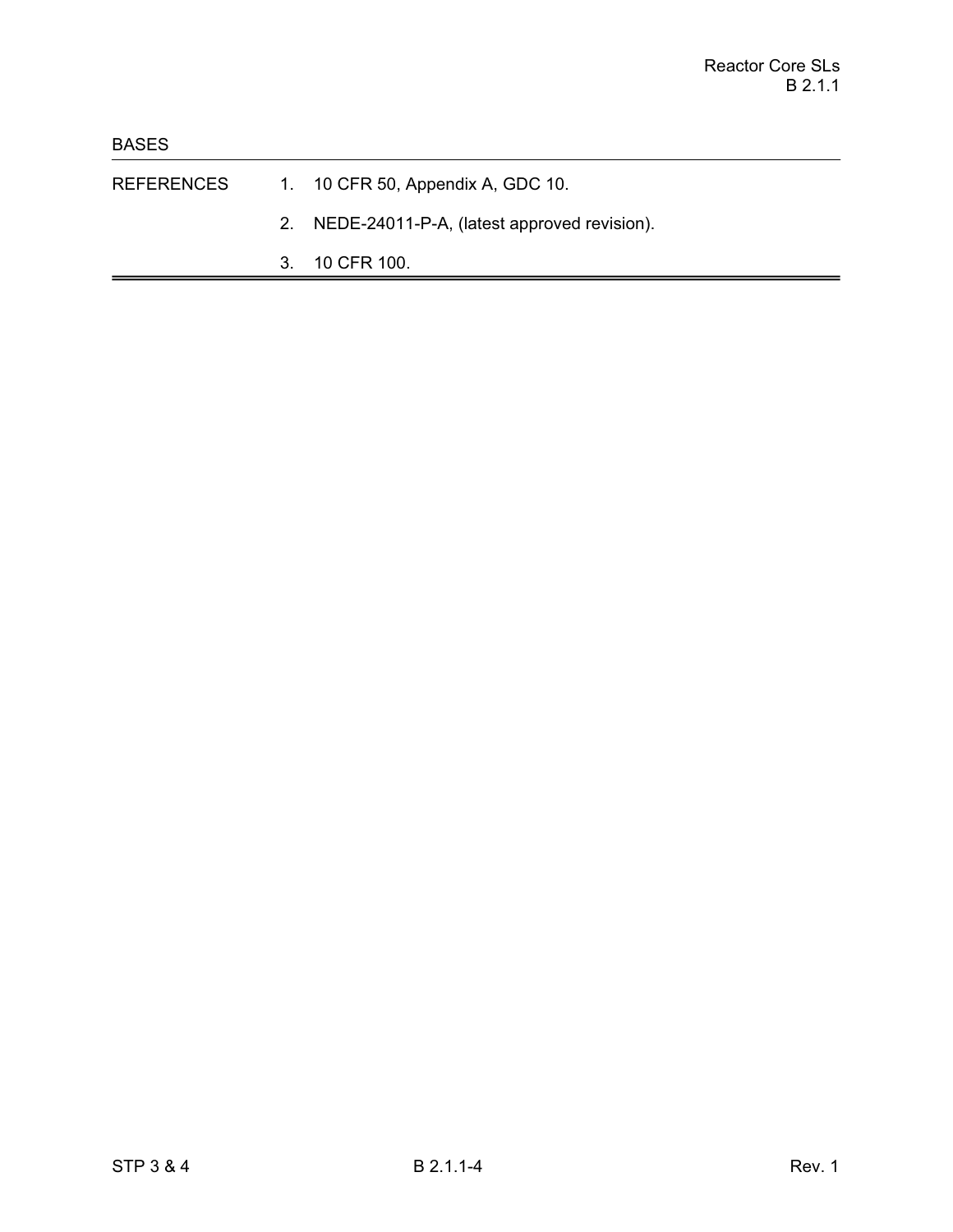# B 2.0 SAFETY LIMITS (SLs)

B 2.1.2 Reactor Coolant System (RCS) Pressure SL

# BASES

| <b>BACKGROUND</b>                                     | The SL on reactor steam dome pressure protects the RCS against<br>overpressurization. In the event of fuel cladding failure, fission products<br>are released into the reactor coolant. The RCS then serves as the<br>primary barrier in preventing the release of fission products into the<br>atmosphere. Establishing an upper limit on reactor steam dome pressure<br>ensures continued RCS integrity. According to 10 CFR 50, Appendix A,<br>GDC 14, "Reactor Coolant Pressure Boundary," and GDC 15, "Reactor<br>Coolant System Design" (Ref. 1), the reactor coolant pressure boundary<br>(RCPB) shall be designed with sufficient margin to ensure that the design<br>conditions are not exceeded during normal operation and anticipated<br>operational occurrences (AOOs). |
|-------------------------------------------------------|--------------------------------------------------------------------------------------------------------------------------------------------------------------------------------------------------------------------------------------------------------------------------------------------------------------------------------------------------------------------------------------------------------------------------------------------------------------------------------------------------------------------------------------------------------------------------------------------------------------------------------------------------------------------------------------------------------------------------------------------------------------------------------------|
|                                                       | During normal operation and AOOs, RCS pressure is limited from<br>exceeding the design pressure by more than 10%, in accordance with<br>Section III of the ASME Code (Ref. 2). To ensure system integrity, all<br>RCS components are hydrostatically tested at 125% of design pressure,<br>in accordance with ASME Code requirements, prior to initial operation<br>when there is no fuel in the core. Any further hydrostatic testing with fuel<br>in the core is done under LCO 3.10.1, "Inservice Leak and Hydrostatic<br>Testing Operation." Following inception of unit operation, RCS<br>components shall be pressure tested, in accordance with the<br>requirements of ASME Code, Section XI (Ref. 3).                                                                        |
|                                                       | Overpressurization of the RCS could result in a breach of the RCPB. If<br>this occurred in conjunction with a fuel cladding failure, fission products<br>could enter the containment atmosphere, raising concerns relative to<br>limits on radioactive releases specified in 10 CFR 100, "Reactor Site<br>Criteria" (Ref. 4).                                                                                                                                                                                                                                                                                                                                                                                                                                                        |
| <b>APPLICABLE</b><br><b>SAFETY</b><br><b>ANALYSES</b> | The RCS safety/relief valves and the Reactor Protection System Reactor<br>Vessel Steam Dome Pressure - High Function have settings established<br>to ensure that the RCS pressure SL will not be exceeded.                                                                                                                                                                                                                                                                                                                                                                                                                                                                                                                                                                           |
|                                                       | The RCS pressure SL has been selected such that it is at a pressure<br>below which it can be shown that the integrity of the system is not<br>endangered. The reactor pressure vessel is designed to ASME, Boiler<br>and Pressure Vessel Code, Section III, 1989 Edition, excluding Addenda<br>(Ref. 5), which permits a maximum pressure transient of 110%,<br>9.48 MPaG, of design pressure 8.62 MPaG. The SL of 9.13 MPaG, as<br>measured by the reactor steam dome pressure indicator, is equivalent to<br>9.48 MPaG at the lowest elevation of the RCS. The RCS pressure SL is<br>selected to be the lowest transient overpressure allowed by the applicable<br>codes.                                                                                                          |